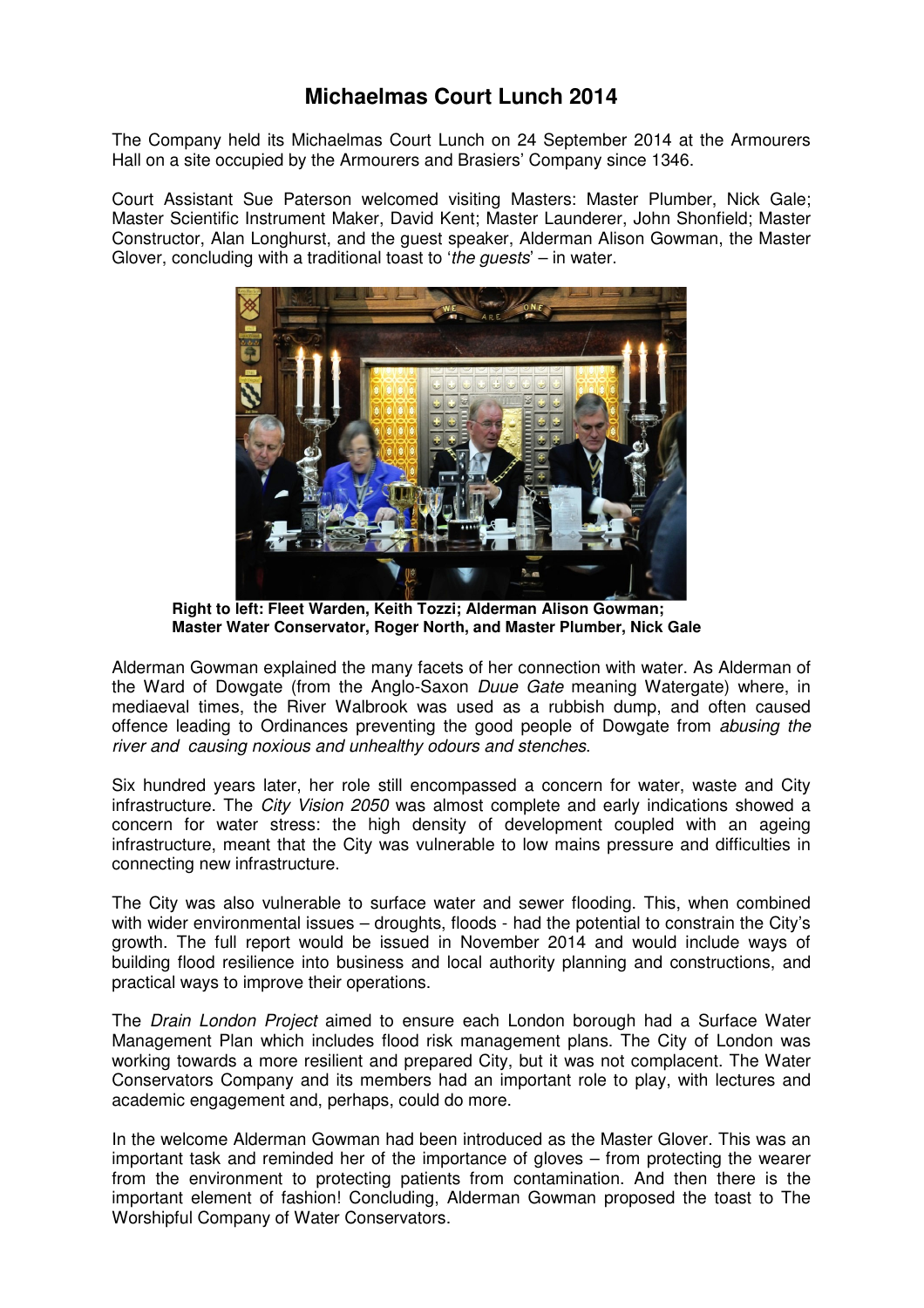Master Water Conservator Roger North thanked Alderman Gowman for her speech and encouragement to do more. The planned Thames Tunnel was designed to further protect the River Thames from pollution and facilitate better waste management. The Company recognised the need to do more, on its own and with others, such as the WET 10 group of Livery Companies. Future proofing for cities was high on the list of concerns.



 That morning the Company had admitted three new Freeman: Christine Duthie, Christine Jarvis and Robert Epsom and two Liverymen: Simon Hall and Dominic Nash. They were welcomed to the Company and encouraged to play a full part in Company life.

The Company and its charity, The Water Conservation Trust, were also active in promoting environmental education, in schools and at 12 universities where the Company had ongoing relationships. Recently, two awards have been made for best Masters degree dissertations to two students at Brunel University, who were presented with Certificates and engraved water jugs.





 **Dissertation Prize-winners Girish Rambaran and Ali Mohammed**